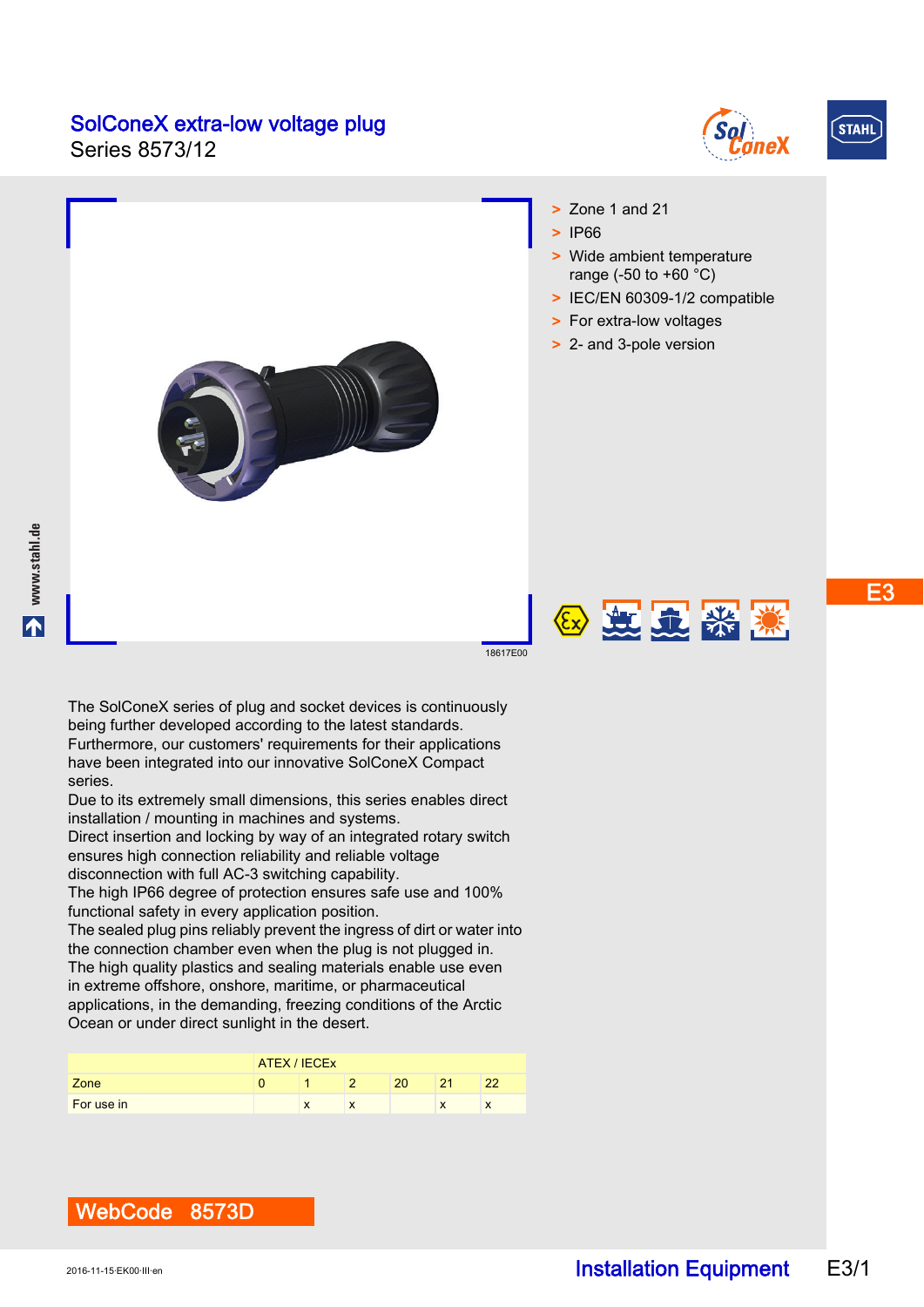# SolConeX extra-low voltage plug

Series 8573/12



| <b>Selection Table</b>                                                                  |                                                                                           |                                                             |                |                             |    |                      |          |        |  |
|-----------------------------------------------------------------------------------------|-------------------------------------------------------------------------------------------|-------------------------------------------------------------|----------------|-----------------------------|----|----------------------|----------|--------|--|
| Version                                                                                 | No. of<br>poles                                                                           | Voltage                                                     | Colour<br>code | Frequency                   | h  | Order number         | Art. no. | Weight |  |
|                                                                                         |                                                                                           | [V]                                                         |                | Hz                          |    |                      |          | kg     |  |
| SolConeX                                                                                |                                                                                           | 2025                                                        | violet         | 50 and 60                   | 00 | 8573/12-200          | 243197   | 0.300  |  |
| extra-low voltage plug<br>18656E00                                                      |                                                                                           | 2025                                                        | violet         | DC                          | 10 | 8573/12-210          | 243203   | 0.300  |  |
|                                                                                         |                                                                                           | 2025                                                        | green          | 400-500                     | 11 | 8573/12-211          | 243201   | 0.300  |  |
|                                                                                         | 18509E00                                                                                  | 20  50                                                      | green          | 300                         | 02 | 8573/12-202          | 243198   | 0.300  |  |
|                                                                                         |                                                                                           | 2050                                                        | green          | 400                         | 03 | 8573/12-203          | 243199   | 0.300  |  |
|                                                                                         |                                                                                           | 20  50                                                      | green          | 100-200                     | 04 | 8573/12-204          | 243200   | 0.300  |  |
|                                                                                         |                                                                                           | 40  50                                                      | light<br>grey  | 50 and 60                   | 12 | 8573/12-212          | 243202   | 0.300  |  |
|                                                                                         |                                                                                           | 20  25                                                      | violet         | 50 and 60                   | 00 | 8573/12-300          | 243190   | 0.300  |  |
|                                                                                         |                                                                                           | 2025                                                        | green          | 400-500                     | 11 | 8573/12-311          | 243194   | 0.300  |  |
|                                                                                         |                                                                                           | 20  50                                                      | green          | 300                         | 02 | 8573/12-302          | 243191   | 0.300  |  |
|                                                                                         | 09193E00<br>3 P                                                                           | 2050                                                        | green          | 400                         | 03 | 8573/12-303          | 243192   | 0.300  |  |
|                                                                                         |                                                                                           | 20  50                                                      | green          | 100-200                     | 04 | 8573/12-304          | 243193   | 0.300  |  |
|                                                                                         |                                                                                           | 40  50                                                      | light<br>grey  | 50 and 60                   | 12 | 8573/12-312          | 243195   | 0.300  |  |
| <b>Explosion Protection</b>                                                             |                                                                                           |                                                             |                |                             |    |                      |          |        |  |
| <b>Global (IECEx)</b>                                                                   |                                                                                           |                                                             |                |                             |    |                      |          |        |  |
| Gas and dust                                                                            |                                                                                           | <b>IECEx PTB 16.0029</b>                                    |                |                             |    |                      |          |        |  |
|                                                                                         |                                                                                           | Ex eb IIC T6 Gb<br>Ex tb IIIC T70 °C Db                     |                |                             |    |                      |          |        |  |
| Europe (ATEX)                                                                           |                                                                                           |                                                             |                |                             |    |                      |          |        |  |
| Gas and dust                                                                            |                                                                                           | PTB 16 ATEX 1017                                            |                |                             |    |                      |          |        |  |
|                                                                                         |                                                                                           | Key II 2 G Ex eb IIC T6 Gb<br>ⓒ II 2 D Ex tb IIIC T70 °C Db |                |                             |    |                      |          |        |  |
| <b>Certifications and certificates</b>                                                  |                                                                                           |                                                             |                |                             |    |                      |          |        |  |
| Certificates                                                                            |                                                                                           | <b>IECEX, ATEX</b>                                          |                |                             |    |                      |          |        |  |
| <b>Technical Data</b>                                                                   |                                                                                           |                                                             |                |                             |    |                      |          |        |  |
| Electrical data                                                                         |                                                                                           |                                                             |                |                             |    |                      |          |        |  |
| Rated operational voltage                                                               | max. 50 V                                                                                 |                                                             |                |                             |    |                      |          |        |  |
| Voltage tolerance                                                                       | 0 to 60 Hz (for frequencies > 100 Hz reduction to 12 A required)<br>Frequency<br>$-10+6%$ |                                                             |                |                             |    |                      |          |        |  |
| AC-3: 50 V / 16 A<br>Utilization category<br>$DC-1: 50 V / 16 A$                        |                                                                                           |                                                             |                |                             |    |                      |          |        |  |
| DC-13: 50 V / 16 A<br>550 V<br>Rated insulation voltage                                 |                                                                                           |                                                             |                |                             |    |                      |          |        |  |
| Back-up fuse<br>without thermal<br>16 A gG                                              |                                                                                           |                                                             |                |                             |    |                      |          |        |  |
| protection                                                                              |                                                                                           |                                                             |                |                             |    |                      |          |        |  |
| with thermal protection<br>Ambient conditions                                           |                                                                                           | 35 A gG                                                     |                |                             |    |                      |          |        |  |
| -50 to +60 $^{\circ}$ C<br>Ambient temperature<br>-40  +60 °C, optional (silicone-free) |                                                                                           |                                                             |                |                             |    |                      |          |        |  |
|                                                                                         |                                                                                           | Temperature class                                           |                | Current                     |    | Ambient temperature  |          |        |  |
|                                                                                         | T <sub>6</sub>                                                                            |                                                             |                | 16 A [2.5 mm <sup>2</sup> ] |    | Ta = 40 $^{\circ}$ C |          |        |  |
|                                                                                         |                                                                                           |                                                             |                | 12 A [2.5 mm <sup>2</sup> ] |    | Ta = $55^{\circ}$ C  |          |        |  |
|                                                                                         |                                                                                           |                                                             |                | 10 A [2.5 mm <sup>2</sup> ] |    | Ta = $60 °C$         |          |        |  |
| Mechanical data                                                                         |                                                                                           |                                                             |                |                             |    |                      |          |        |  |